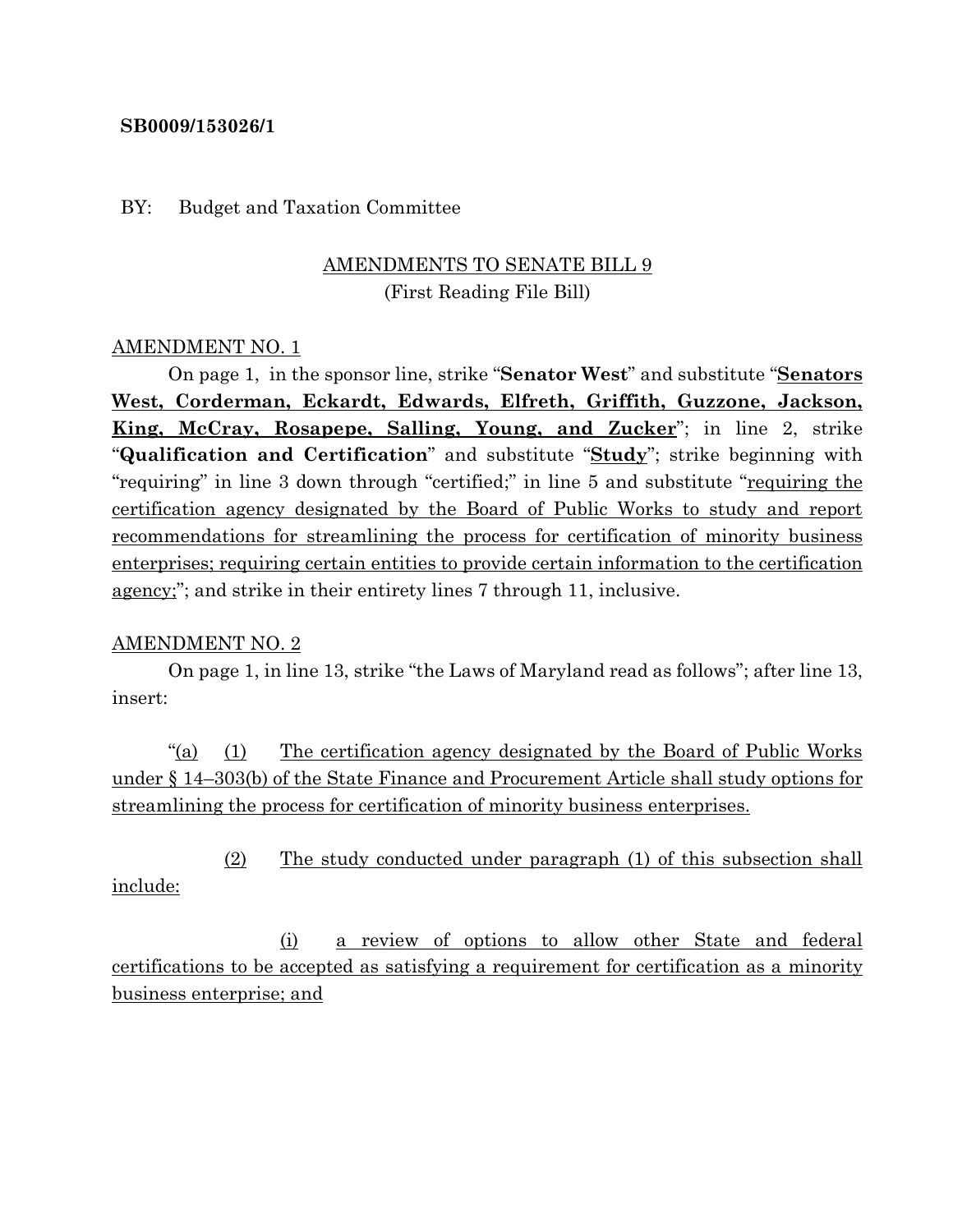## **SB0009/153026/01 Budget and Taxation Committee Amendments to SB 9 Page 2 of 4**

(ii) recommendations to streamline and improve the process for certification of a minority business enterprise that do not disadvantage Maryland businesses.

(b) The certification agency shall submit the findings of the study required under subsection (a) of this section to the Legislative Policy Committee, in accordance with § 2–1257 of the State Government Article, on or before December 1, 2022, so that the General Assembly may review the findings and recommendations before the 2023 Regular Session.";

strike in their entirety the lines beginning with line 14 on page 1 through line 36 on page 4, inclusive, and substitute:

# "SECTION 2. AND BE IT FURTHER ENACTED, That:

- (a) This section applies to the following entities:
	- (1) the Natalie M. LaPrade Medical Cannabis Commission;
	- (2) the Public Service Commission;
	- (3) the Maryland Lottery and Gaming Control Commission;

(4) units that are parties to a public–private partnership agreement under Title 10A of the State Finance and Procurement Article; and

(5) the Department of Budget and Management with respect to projects in the capital grant program under Title 3, Subtitle 6 of the State Finance and Procurement Article.

(b) Each entity identified under subsection (a) of this section shall provide, within 60 days of a request, the information the certification agency designated by the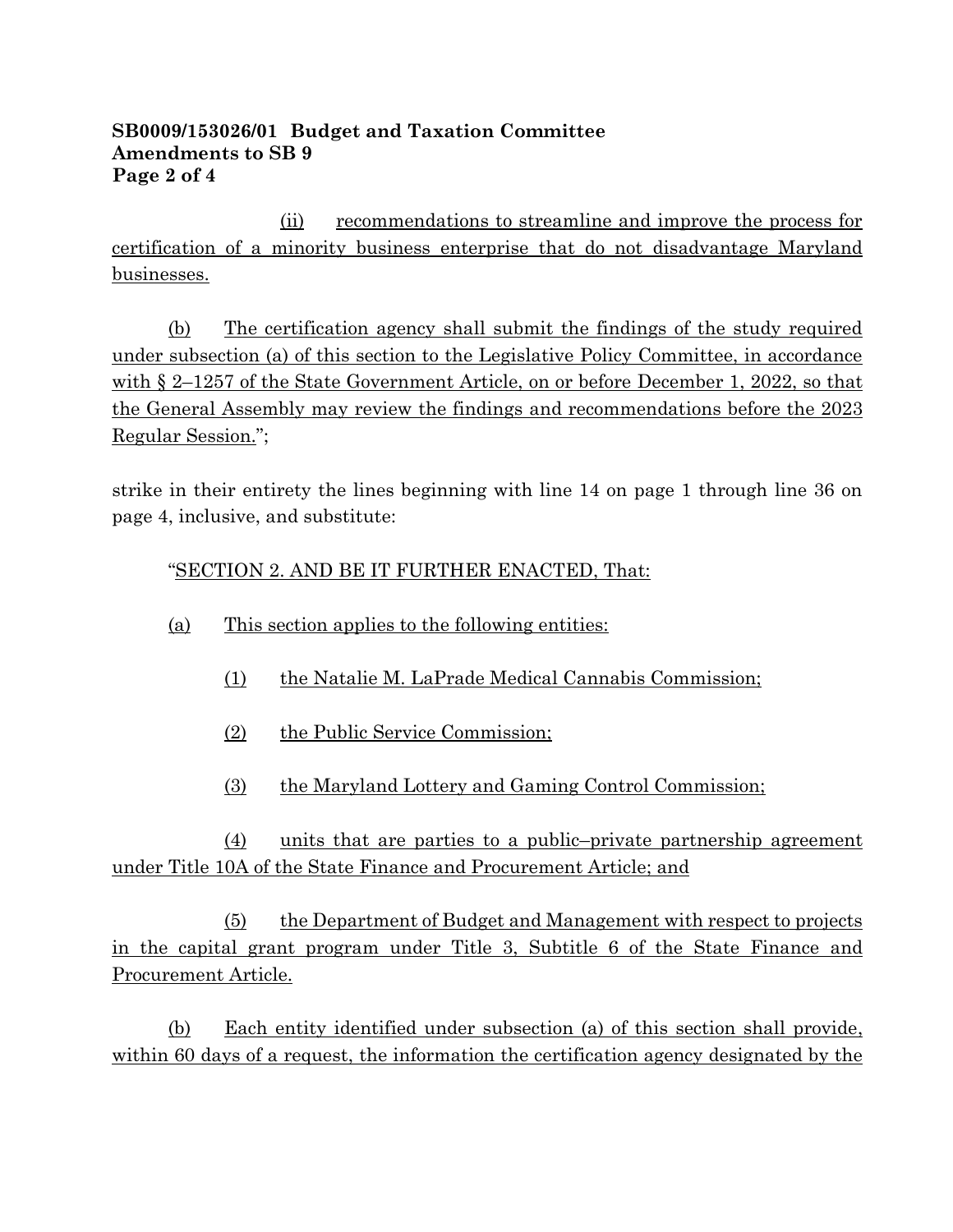## **SB0009/153026/01 Budget and Taxation Committee Amendments to SB 9 Page 3 of 4**

Board of Public Works under § 14–303(b) of the State Finance and Procurement Article deems necessary to assess the need for remedial measures.

(c) (1) An entity listed in subsection (a) of this section shall require licensees, preapproved licensees, applicants, grantees, and other program participants to provide any information deemed necessary to assess the need for remedial measures.

(2) The information required under paragraph (1) of this subsection may include, without limitation, the following data broken down by State fiscal year for the period beginning July 1, 2016, and ending June 30, 2022:

(i) a list of each program participant's expenditures for each State fiscal year; and

- (ii) for each expenditure, a description of:
	- 1. the work performed;
	- 2. the dollar value of the expenditure; and

3. whether the work was performed by the program participant or a contractor or subcontractor and, if performed by a contractor or subcontractor, the name of the entity that performed the work.

(3) Each licensee, preapproved licensee, applicant, grantee, and other program participant shall provide the data requested within 60 days of a request.

(d) An entity listed in subsection (a) of this section shall provide the data collected under subsection (c) of this section to the certification agency within 10 days of receipt of the data.